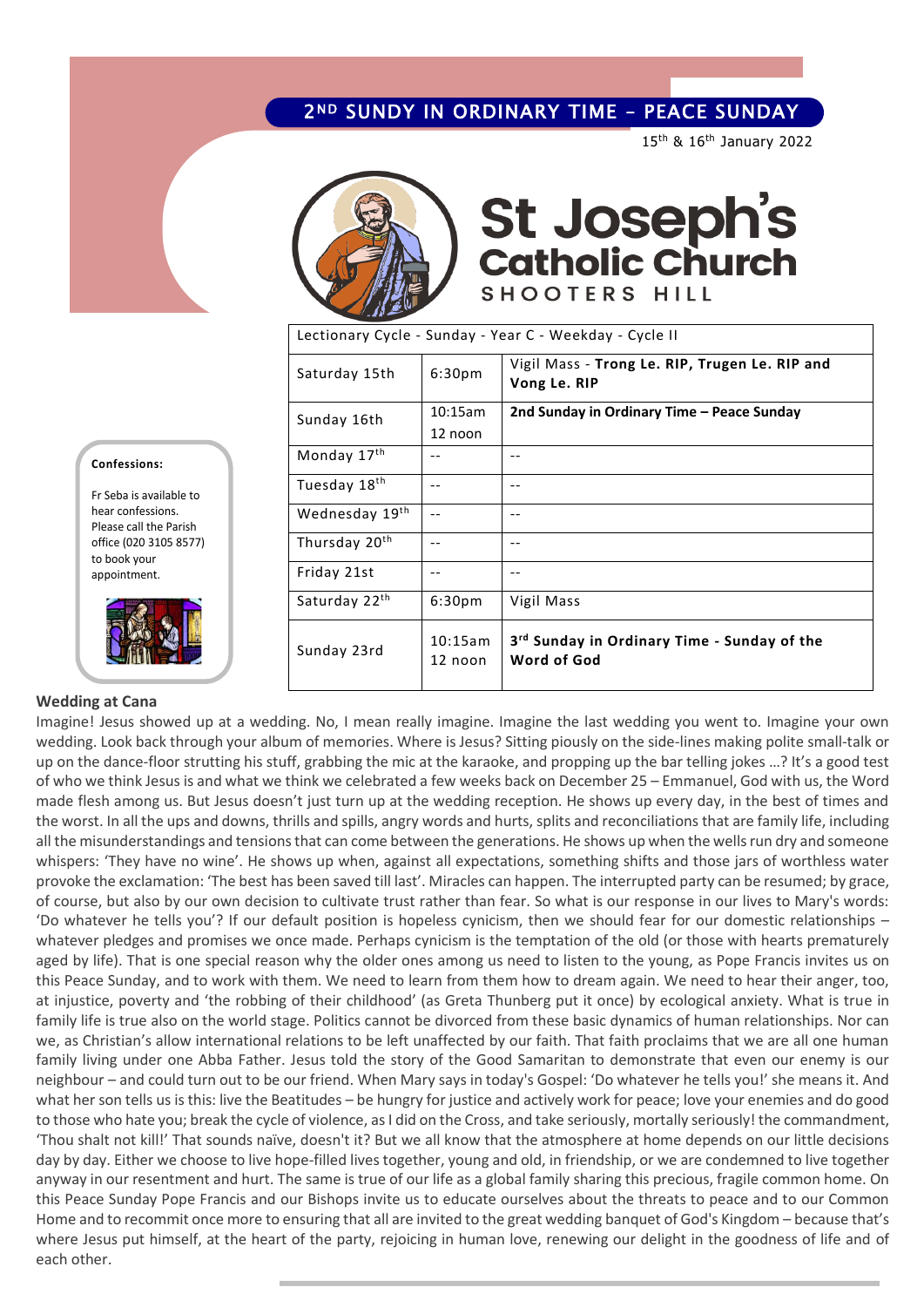# Liturgy of the Word

Reading 1 Isaiah 62:1-5 Reading 2 1 Corinthians 12:4-11

Gospel John 2:1-11 Prayers of the Faithfull *Hear our prayer*

Psalm Ps 95:1-3, 7-10 r. 3 *Proclaim the wonders of the Lord among all the peoples*

Gospel Acclamation John 6:63. 68 *Your words are spirit, Lord, and they are life: you have the message of eternal life.*



Peace Sunday follows the International World Day of Peace and is celebrated in the parishes of England and Wales on the Second Sunday of Ordinary Time. In 2022 this falls on 16 January The theme is taken from [Pope Francis' message for the 55th World Day o](https://www.cbcew.org.uk/world-day-of-peace-2022/)f Peace: *Dialogue between Generations, Education, Work and Dialogue: Tools for Building Lasting Peace*

Pax Christi, the international Catholic movement for peace, takes the lead in providing resources for Peace Sunday. Its National President, Archbishop Malcolm McMahon of Liverpool, says:

"*This year has been one of unprecedented and continuing challenges. We are all conscious of the need to restore and rebuild our communities here and around the world, accepting that we need new ways of working and relating to each other. The Christian message of peace, through reconciliation, justice and nonviolence, can offer hope and direction in these times."*

Pax Christi provides parish resources, posters, podcasts, family activities, resources for children and more. Visit the [Pax Christi website](https://paxchristi.org.uk/peace-sunday-2022) for more.

### **Prayer**

O God of peace, who are peace itself and whom a spirit of discord cannot grasp, nor a violent mind receive, grant that those who are one in heart may persevere in what is good and that those in conflict may forget evil and so be healed. Amen

# Week of Prayer for Christian Unity 2022 - 18 - 25th January

The Week of Prayer for Christian Unity began in 1908 as the Octave of Christian Unity, and focused on prayer for church unity. This year's theme is '**We Saw His Star in the East'**. Please se[e https://ctbi.org.uk/week-of-prayer-for](https://ctbi.org.uk/week-of-prayer-for-christian-unity-2022/)[christian-unity-2022/](https://ctbi.org.uk/week-of-prayer-for-christian-unity-2022/) for further details

### Notre Dame School

We hope you had a lovely Christmas break and enjoyed the time together. Everyone at Notre Dame would like to wish you all a Happy New Year. The children came back well prepared for their learning and were pleased to see the staff and each other.

We have put an emphasis on the importance of school uniform, wearing the correct uniform and presenting themselves ready for school and their learning. I am pleased that so many children came in with all of their correct uniform and looked very smart ready to start the new term.

We have a busy half term ahead of us including, class liturgies, STEM workshops for upper Key Stage 2, Stay and Play for Reception, phonics and early reading sessions for EYFS and Key Stage 1 parents and movie nights! We are excited for the half term ahead and continuing to move the school forward.

### Welcome

A very warm welcome to Mrs Julie Donnelly our new parish secretary Julie's office hours will be Tuesday & Thursday 9-11am for the time being Please send her an email of welcome t[o shootershill@rcaos.org.uk](mailto:shootershill@rcaos.org.uk)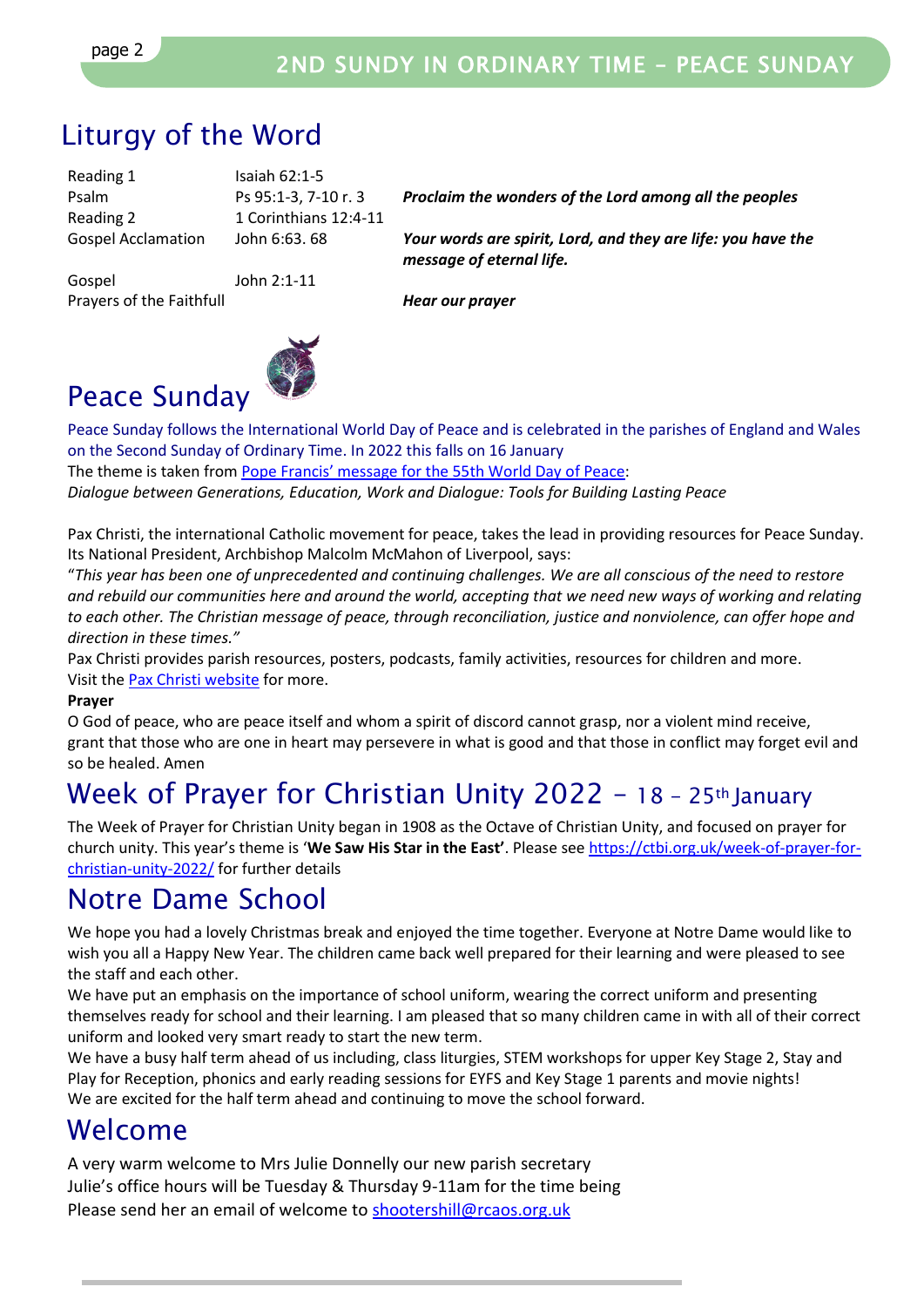### Information

### **CONFIRMATION 2022**

We will be Confirming our young people at the 6.30pm Mass on Saturday 4<sup>th</sup> June 2022 - Pentecost weekend. Any young people (or not so young) of school year 8 and above are most welcome to join us

**We will need to see a CATHOLIC Baptism Certificate along with proof of receiving 1st Holy Communion.**  Our next session in our will be on **Wednesday 19th January at 7 o'clock in the parish hall After that date the programme will be closed for registration**

As normal, we are asking people for help to enable us to provide this programme. Pray in front of the Blessed Sacrament and listen to see if the Lord is calling you to help, if so please contact Mary 07985 360960 or Fr Seba

### **FIRST HOLY COMMUNION 2022**

The next session for our Holy Communion children will be on **Sunday 23rd January at 9.00 o'clock in the parish hall**

### *Please keep both groups of young people, their families and their Catechists in your prayers*

#### **SAFEGUARDING TEAM**

Our next meeting will on **Wednesday 26th January at 7.00 o'clock in the presbytery**

#### **Prayer to St Joseph**

Hail, Guardian of the Redeemer, Spouse of the Blessed Virgin Mary. To you God entrusted his only Son;

In you Mary placed her trust; with you Christ became man. Blessed Joseph, to us too, show yourself a father and guide us in the path of life.

Obtain for us grace, mercy and courage, and defend us from every evil. Amen







### Spring Series: Faith and Reason

13 Jan, 27 Jan, 3 Feb, 17 Feb, 3 Mar, 17 Mar, 31 Mar Eucharistic Adoration

20 January: From science to God Fr Matthew O'Gorman

10 February: What makes humans unique? Fr Francis Murphy

24 February: Jesus Christ- Why follow Him? Fr Dermott O'Gorman

10 March: The Church: Christ with us today Rev Mark Wharton

24 March: Hard questions Dr Pia Matthews

7 April: Prayer in a busy world Fr Gerard Bradley

6:30pm on above dates at St. George's Cathedral, Southwark Talk or prayer followed by pub/social www.stgeorges.org.uk



*St Michael the Archangel. Defend us in the day of our battle. Be our safeguard against the wickedness and snares of the devil. May God rebuke him, we humbly pray, and do thou, O Prince of Heavenly Hosts, by the power of God, cast into hell satan, and all the evil spirits who wander around the world seeking the ruins of souls*.